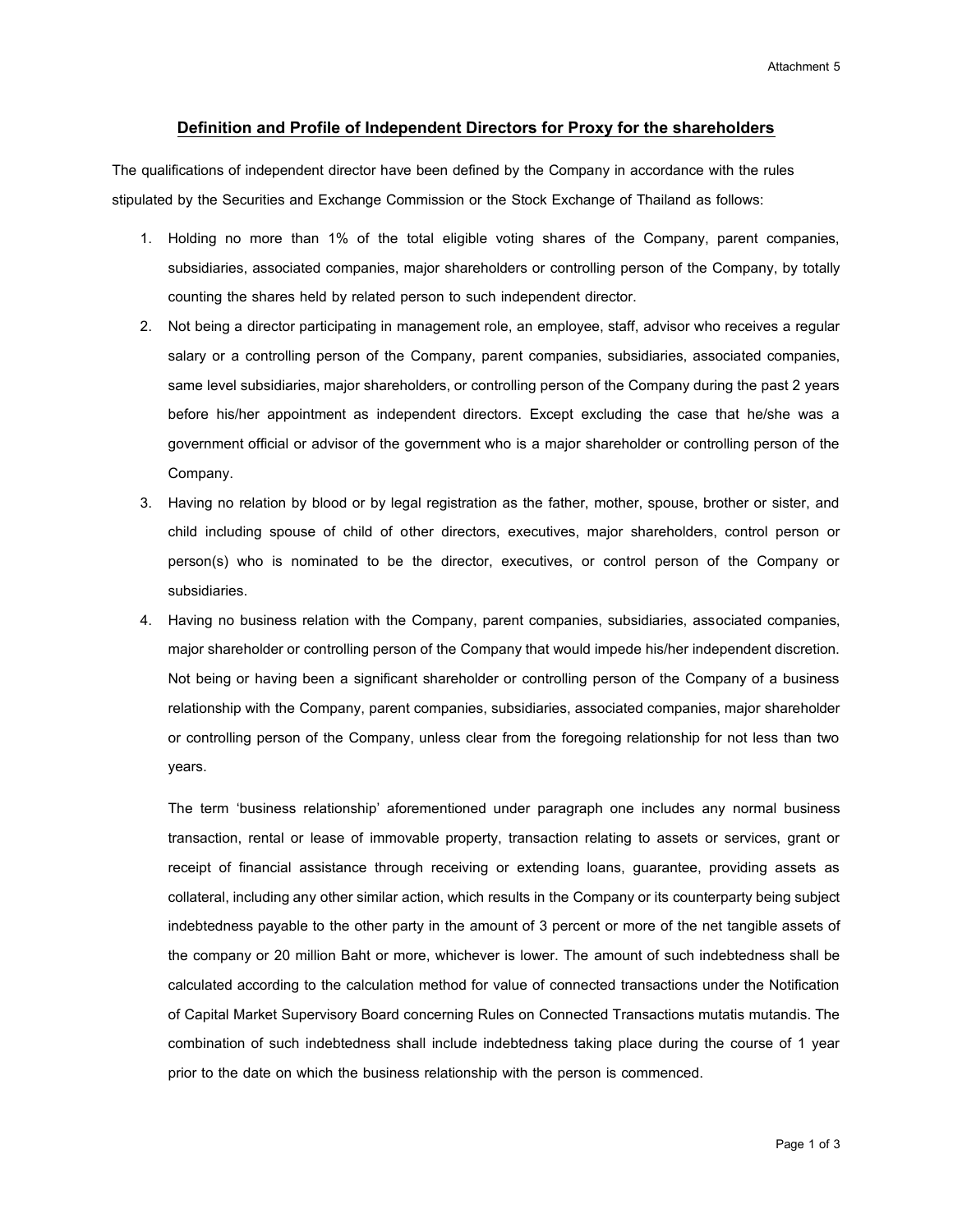- 5. Not being or having been an auditor of the Company, parent companies, subsidiaries, associated companies, major shareholder, or controlling person of the Company. Not being or having been partners of an audit firm, where the auditor of the Company, parent companies, subsidiaries, associated companies, major shareholder, or controlling person of the Company, except for the case of being exempted from having such characteristics, unless clear from those characteristics for not less than two years.
- 6. Not being a professional service provider including legal or financial advisor who receives service fee exceeding Baht 2,000,000 a year from the Company, parent companies, subsidiaries, associated companies, major shareholder, or controlling person of the Company. Not being a substantial shareholder, controlling person of the Company, or a partner of such service provider firm, except in the case of being exempted from having such characteristics, unless clear from those characteristics not less than two years.
- 7. Not being a director appointed for representation of Company's directors, major shareholders or shareholder who is a related person of the major shareholders of the Company.
- 8. Not undertaking any businesses, the nature of which is the same as the Company or its subsidiaries and, in any material respect, is competitive with the business of the Company or subsidiaries. Not being a substantial partner in the partnership, or a director who is involved in the Company management, an employee, a staff member, an advisor who receives regular salary or a shareholder holding more than one percent of shares with voting rights of accompany the nature of whose business is the same as the Company. In any material respect, it is competitive with business of the Company or subsidiaries.
- 9. Not having any characteristics that could not give independent opinion on the operation of the Company.